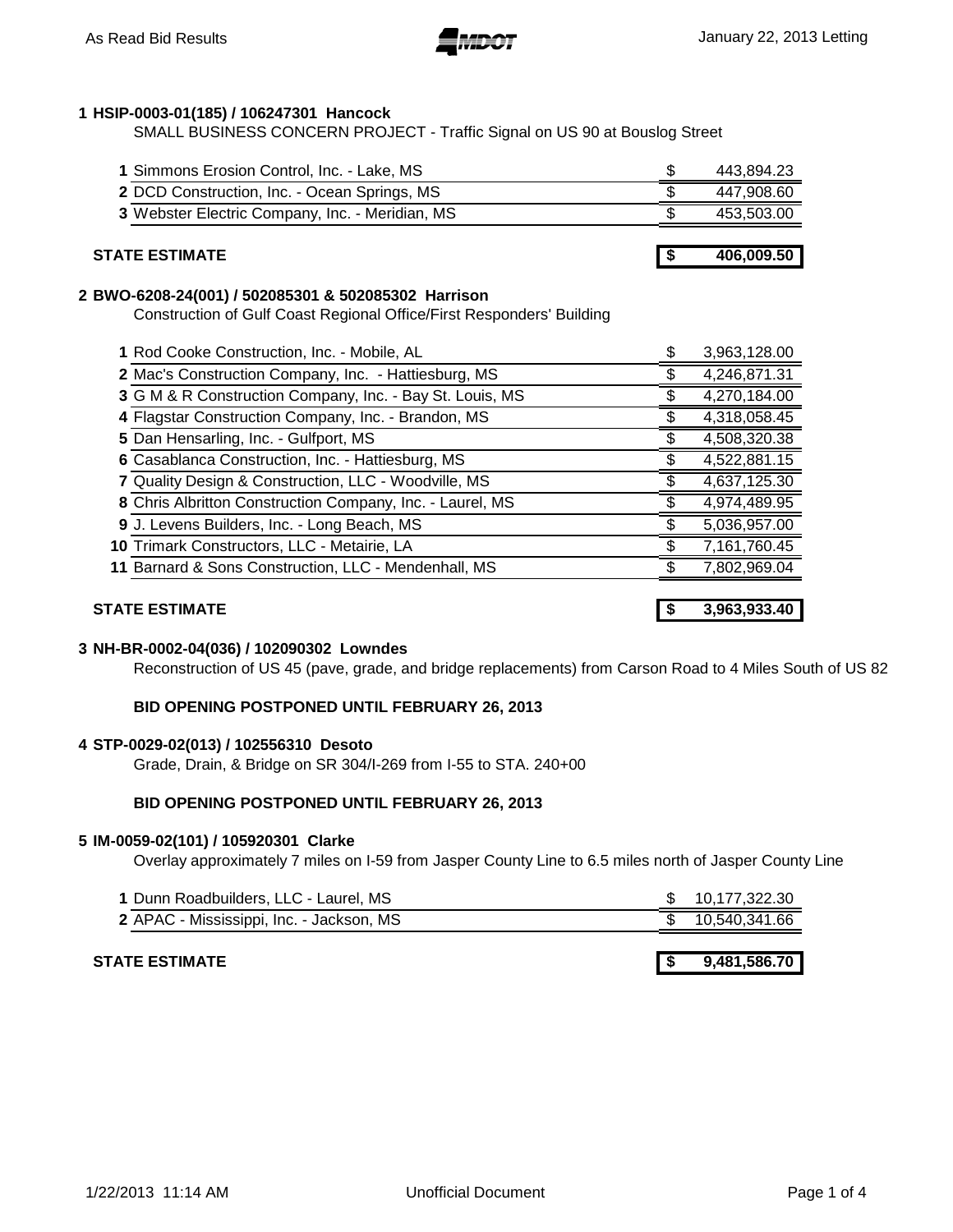# **BR-0110-01(028) / 105550302 Harrison**

Rehabilitation of the Bascule Bridge on I-110

| 2 Brasfield & Gorrie, LLC - Birmingham, AL                                               | \$                                   | 8,162,615.21                                                                                                                         |
|------------------------------------------------------------------------------------------|--------------------------------------|--------------------------------------------------------------------------------------------------------------------------------------|
|                                                                                          | \$                                   | 8,454,628.93                                                                                                                         |
| 3 W. G. Yates & Son Construction Company - Philadelphia, MS                              | \$                                   | 8,612,680.00                                                                                                                         |
| 4 Scott Bridge Company, Inc. - Opelika, AL                                               | \$                                   | 8,680,170.05                                                                                                                         |
| <b>STATE ESTIMATE</b>                                                                    | \$                                   | 8,264,824.00                                                                                                                         |
| 7 STP-0008-03(053) / 106426301 Rankin                                                    |                                      |                                                                                                                                      |
| Traffic Signal Installation on US 49 at Erlich Road                                      |                                      |                                                                                                                                      |
| 1 Lewis Electric, Inc. - Flowood, MS                                                     | \$                                   | 129,910.40                                                                                                                           |
| 2 Webster Electric Company, Inc. - Meridian, MS                                          | \$                                   | 166,226.20                                                                                                                           |
| 3 Simmons Erosion Control, Inc. - Lake, MS                                               | \$                                   | 180, 167.36                                                                                                                          |
| <b>STATE ESTIMATE</b>                                                                    | $\overline{\boldsymbol{\mathsf{s}}}$ | 163,043.80                                                                                                                           |
| 8 NH-0009-01(128) / 106434301 Wilkinson                                                  |                                      |                                                                                                                                      |
| Overlay of approximately 7 miles of US 61 from Buffalo Road North                        |                                      |                                                                                                                                      |
| 1 W. E. Blain & Sons, Inc. - Mount Olive, MS                                             | \$                                   | 2,998,594.60                                                                                                                         |
| 2 Dickerson & Bowen, Inc. - Brookhaven, MS                                               | \$                                   | 3,056,603.03                                                                                                                         |
| <b>STATE ESTIMATE</b>                                                                    | -\$                                  | 3,272,766.60                                                                                                                         |
|                                                                                          |                                      |                                                                                                                                      |
|                                                                                          |                                      |                                                                                                                                      |
| Bridge Replacement on SR 7 across the Tallahatchie River                                 |                                      |                                                                                                                                      |
| 9 BR-0019-02(044) / 102454301 Lafayette<br>1 L & A Contracting Company - Hattiesburg, MS | \$                                   |                                                                                                                                      |
| 2 Key, LLC - Madison, MS                                                                 | \$                                   |                                                                                                                                      |
| 3 T. L. Wallace Construction, Inc. - Columbia, MS                                        | \$                                   |                                                                                                                                      |
| 4 Tanner Construction Company, Inc. - Ellisville, MS                                     | \$                                   |                                                                                                                                      |
| 5 Dement Construction Company, LLC - Jackson, TN                                         | \$                                   |                                                                                                                                      |
| 6 James Construction Group, LLC - Baton Rouge, LA                                        | \$                                   |                                                                                                                                      |
| 7 Scott Bridge Company, Inc. - Opelika, AL                                               | \$                                   |                                                                                                                                      |
| 8 Hill Brothers Construction Company, Inc. - Falkner, MS                                 | S                                    | 22,724,775.23<br>22,945,504.23<br>23,000,183.15<br>23,832,786.04<br>25,022,670.53<br>26,525,225.93<br>28,267,260.25<br>28,849,675.78 |

| 1 Rogers Group, Inc. - Tupelo, MS                                           | 15,559,351.66 |
|-----------------------------------------------------------------------------|---------------|
| 2 Eutaw Construction Company, Inc. - Aberdeen, MS                           | 16,080,980.98 |
| 3 Talbot Bros Contr Co, Inc & Talbot Bros Grading Co, Inc, AJV - Nesbit, MS | 16,083,024.78 |
| 4 Lehman-Roberts Company - Memphis, TN                                      | 16,219,819.25 |
| 5 APAC - Mississippi, Inc. - Jackson, MS                                    | 16,998,718.62 |
|                                                                             |               |

**STATE ESTIMATE \$ 16,564,247.41**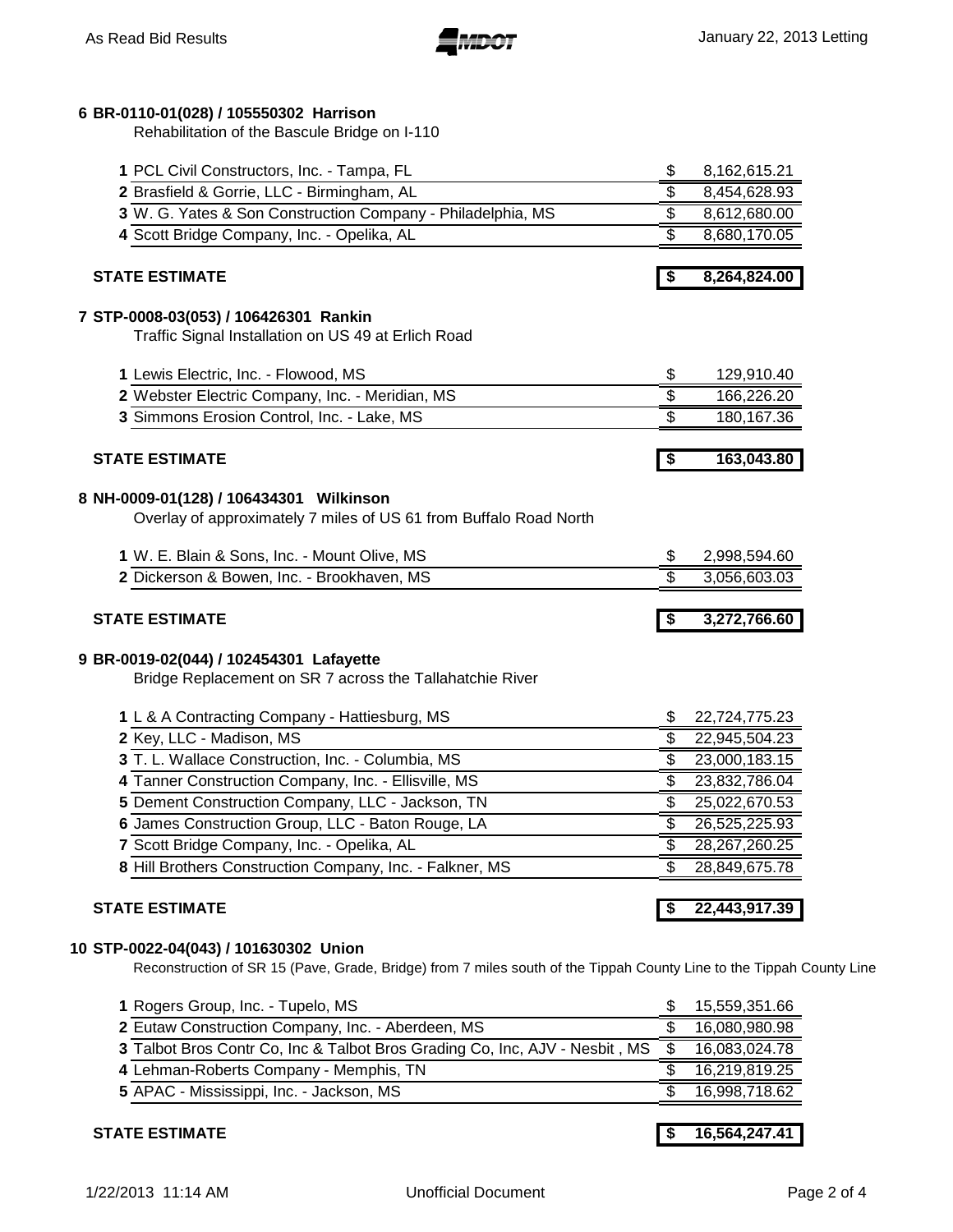# **STP-0023-01(077) / 106265301 Marion**

Widen and Overlay approximately 7 miles of SR 13, from Lamar County Line to SR 43

| 1 Dunn Roadbuilders, LLC - Laurel, MS                | 1,318,152.85 |
|------------------------------------------------------|--------------|
| 2 T. L. Wallace Construction, Inc. - Columbia, MS    | 1,497,765.00 |
| 3 Dickerson & Bowen, Inc. - Brookhaven, MS           | 1,533,060.69 |
| 4 Warren Paving, Inc. - Hattiesburg, MS              | 1,541,779.40 |
| 5 Tanner Construction Company, Inc. - Ellisville, MS | 1,627,273.70 |
|                                                      |              |

# **STATE ESTIMATE 1,534,740.75**

# **STP-0031-02(003) / 101427301 Desoto**

5 Lane Construction for approximately 1 mile on SR 305 from US 78 to Goodman Road

| 1 Madden Phillips Construction, Inc. - Collierville, TN | \$<br>4,244,613.86 |
|---------------------------------------------------------|--------------------|
| 2 Ferrell Paving, Inc. - Memphis, TN                    | 4,677,422.16       |
| 3 Endevco, Inc. - Oxford, MS                            | 4,688,699.39       |
| 4 Chancellor Brothers, LLC - Cordova, TN                | 4,728,736.36       |
| 5 TLSL, Inc. - Walnut, MS                               | 4,947,341.92       |
| 6 Eutaw Construction Company, Inc. - Aberdeen, MS       | 5,101,915.13       |

# **STATE ESTIMATE \$ 4,456,157.00**

# **STP-0037-01(052) / 106433301 Jefferson Davis**

Widen and Overlay approximately 5 miles of SR 13, from Marion County Line to Park Fortenberry Road

| 1 Dunn Roadbuilders, LLC - Laurel, MS                | 845,263.65 |
|------------------------------------------------------|------------|
| 2 Tanner Construction Company, Inc. - Ellisville, MS | 905.779.31 |
| 3 Dickerson & Bowen, Inc. - Brookhaven, MS           | 906,864.34 |
| 4 W. E. Blain & Sons, Inc. - Mount Olive, MS         | 921,313.00 |

# **STATE ESTIMATE \$ 1,011,837.80**

## **HSIP-0428-00(025) / 100588301 Rankin**

Realign SR 43 from Crossroads to I-20

# **BID OPENING POSTPONED UNTIL FEBRUARY 26, 2013**